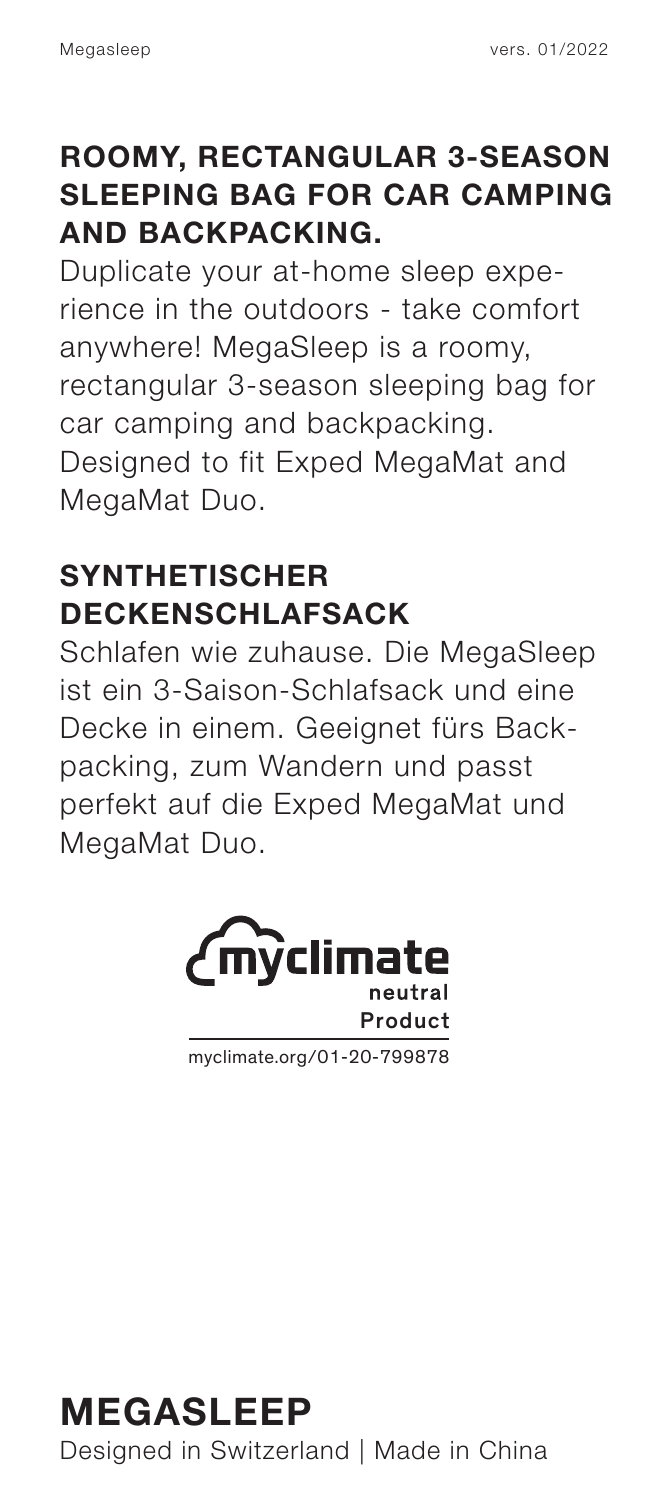#### **SAC DE COUCHAGE-COUVERTURE SYNTHÉTIQUE**

Dormir comme à la maison. Le Mega-Sleep est à la fois un sac de couchage 3 saisons et une couverture. Convient pour les virées avec sac à dos et pour la randonnée. Il s`adapte parfaitement au MegaMat et au MegaMat Duo d`Exped.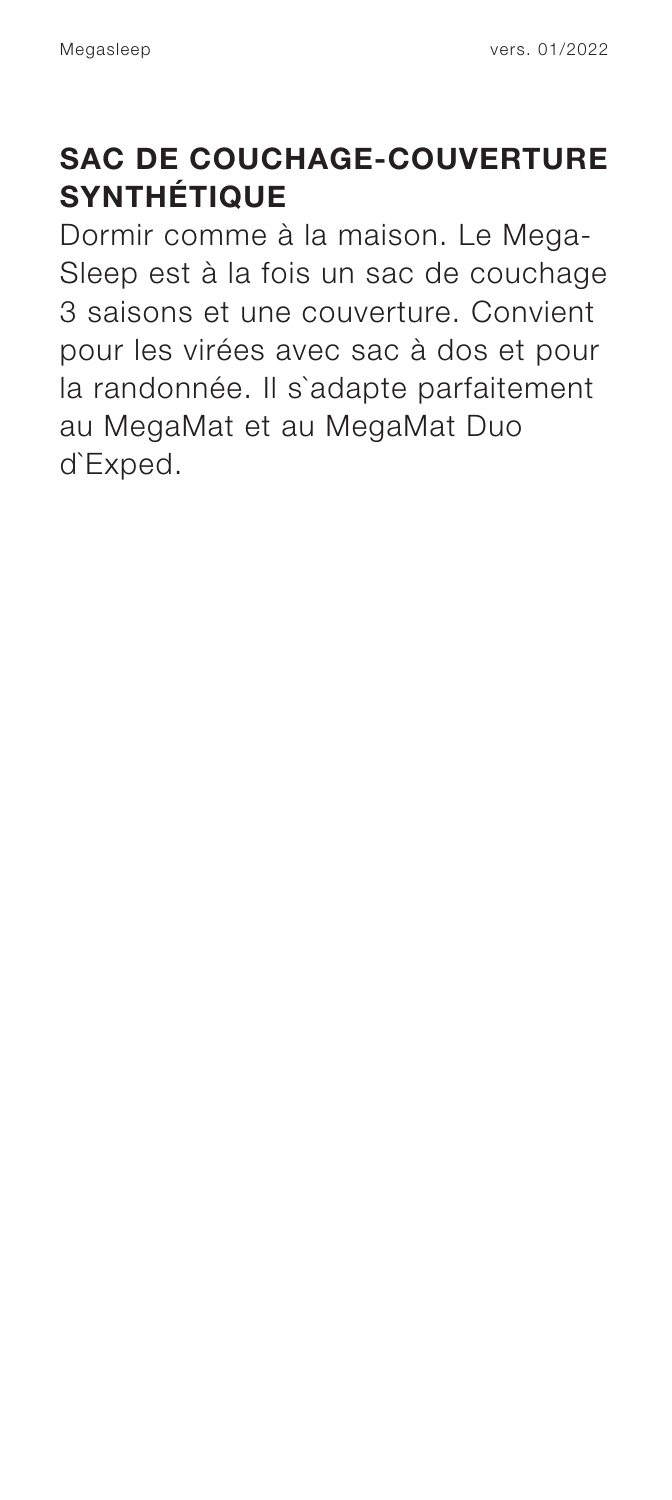# **MEGA SLEEP 25/40 M**

Up to/bis/Jusqu'à

### **180 cm**

Weight/Gewicht/Poids **990 g** Shoulder girth/Schulterumfang/ Circonférence des épaules

#### **80 cm**

Packed Size/Packvolumen/ Volume du sac **6.0 l**

# **MEGA SLEEP 25/40 L**

Up to/bis/Jusqu'à **195 cm**

Weight/Gewicht/Poids

# **1150 g**

Shoulder girth/Schulterumfang/ Circonférence des épaules

## **180 cm**

Packed Size/Packvolumen/ Volume du sac **8.0 l**

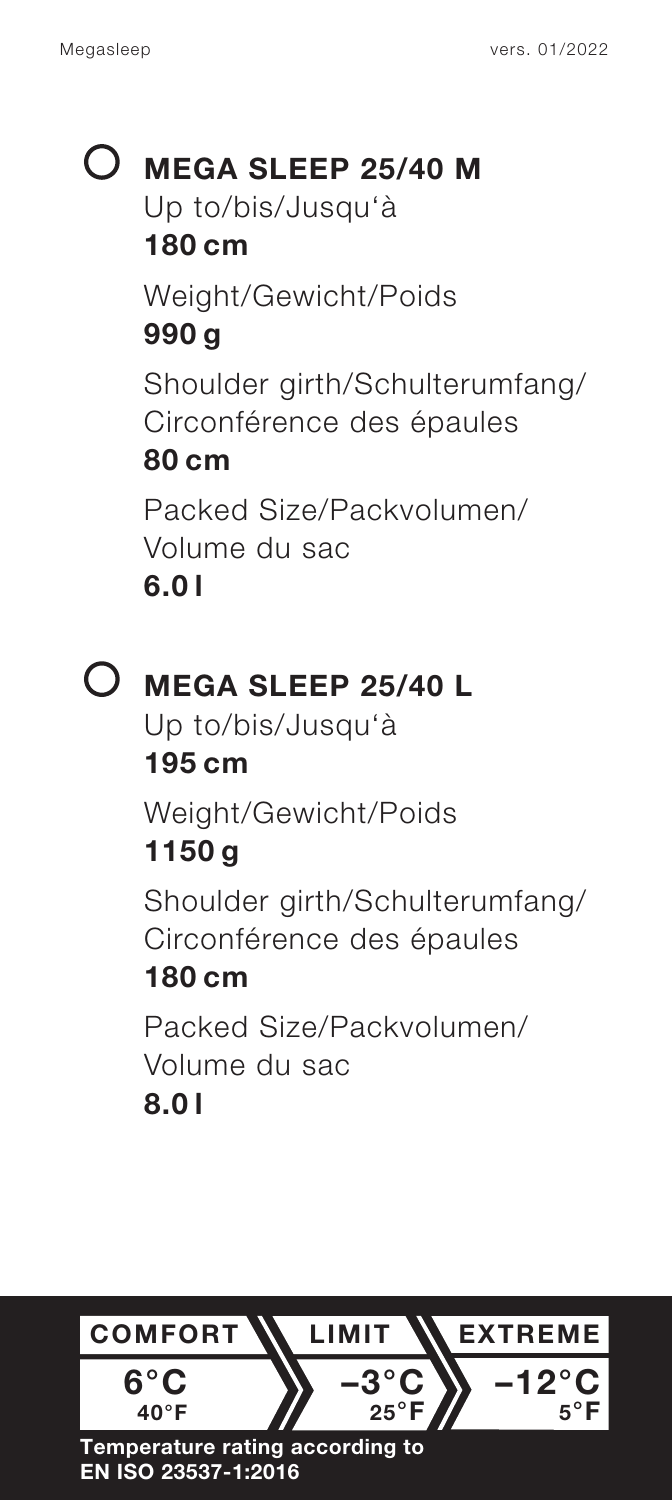## **MEGA SLEEP DUO 25 M** Up to/bis/Jusqu'à **180 cm** Weight/Gewicht/Poids **1990 g** Shoulder girth/Schulterumfang/

Circonférence des épaules **160 cm**

Packed Size/Packvolumen/ Volume du sac **14.0 l**



# **MEGA SLEEP DUO 25 L**

Up to/bis/Jusqu'à **195 cm**

Weight/Gewicht/Poids **2290 g**

Shoulder girth/Schulterumfang/ Circonférence des épaules

## **160 cm**

Packed Size/Packvolumen/ Volume du sac **14.0 l**

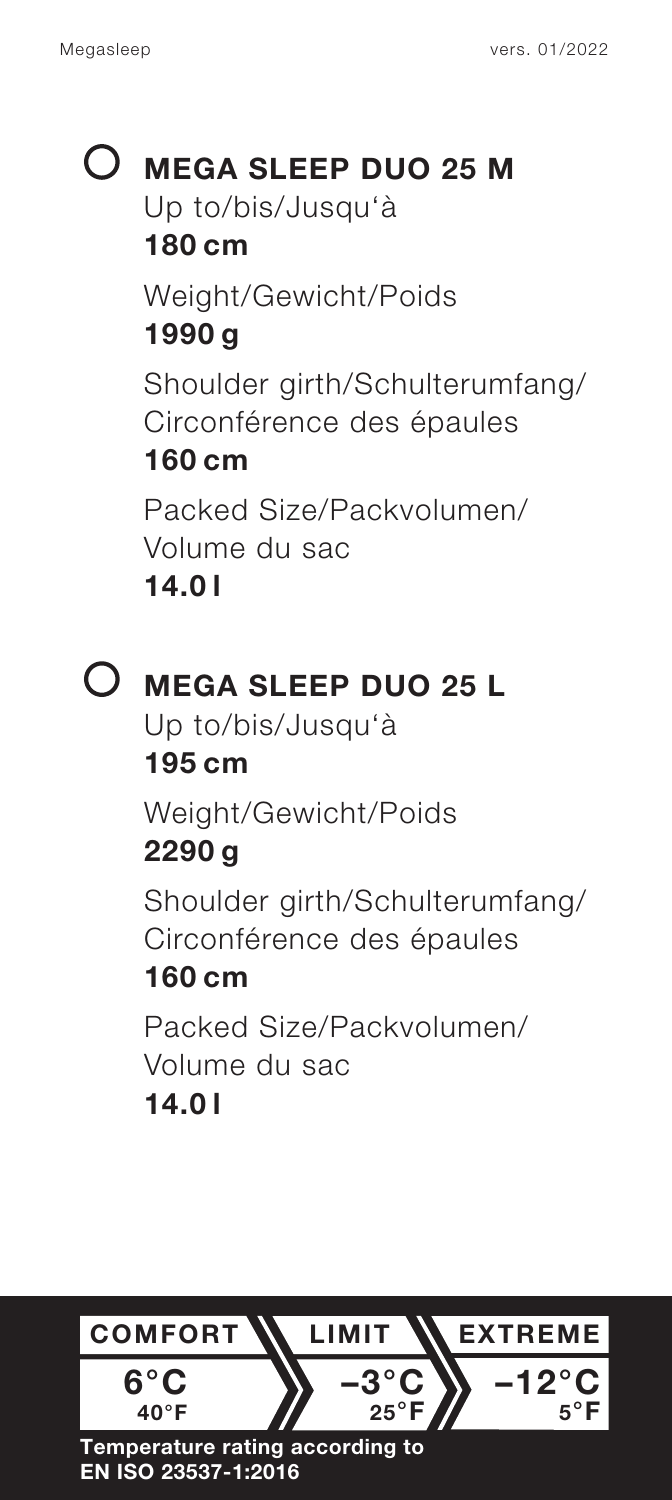**1**

| 1111<br>-----------------------------                   |  |
|---------------------------------------------------------|--|
| <br>********************************                    |  |
| ************************************<br>                |  |
|                                                         |  |
| 1110000<br><b>888888888888888888888888888888888888</b>  |  |
| <b>ALCOHOL</b><br><b><i>BRESSORIESEESSEESSEESSE</i></b> |  |
|                                                         |  |
|                                                         |  |
|                                                         |  |
|                                                         |  |
| ----------------<br>------------                        |  |
|                                                         |  |

3D anti-snag draft tube along full length of zipper

Reissverschlussabdeckung und Einklemmschutz auf der ganzen Länge

Rabat sur toute la longueur de la fermeture éclair et protection antipincements

**2** Roomy rectangular shape fits Exped MegaMat and MegaMat Duo

Passt perfekt auf die Exped Mega-Mat und MegaMat Duo

S`adapte parfaitement au MegaMat et au MegaMat Duo d`Exped

# **BASE CAMP** Category/Kategorie/Catégorie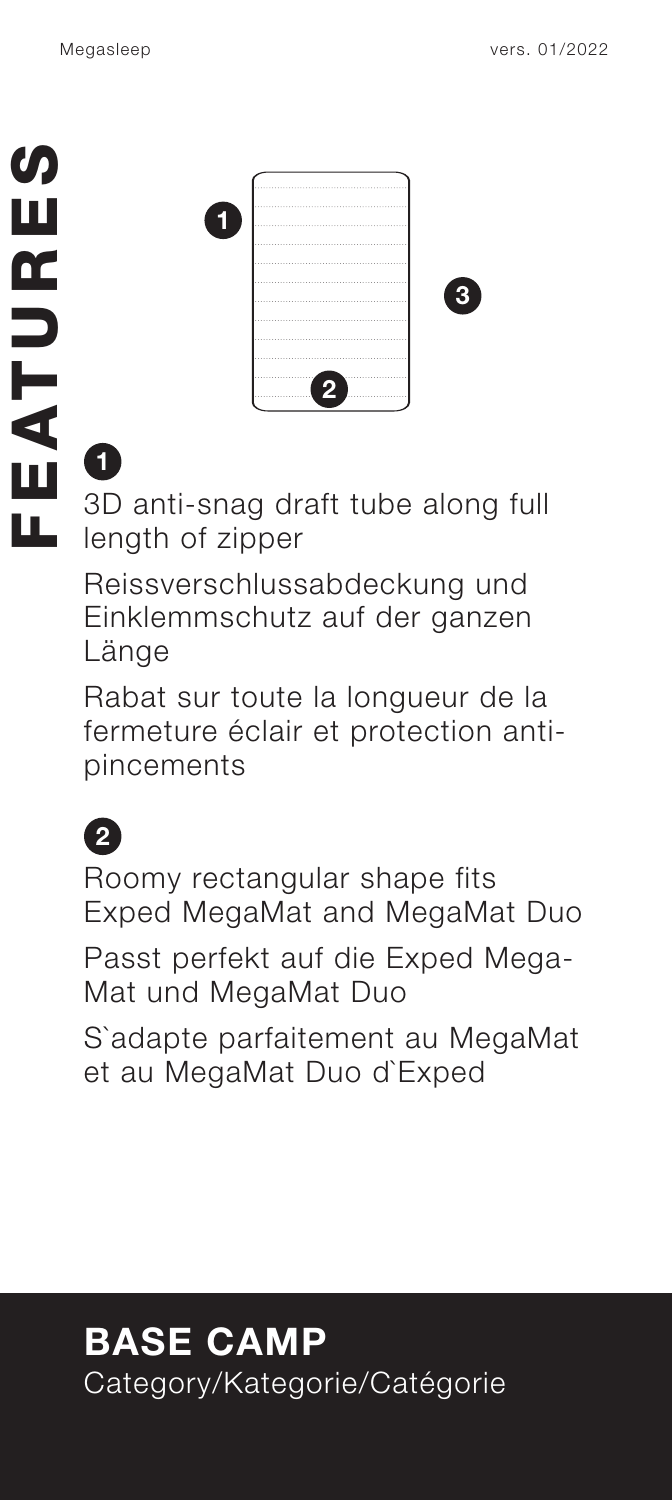

4 in 1 Sleeping bag solution Blanket, dual temperature range and 2 person sleeping bag in one package

4 in 1 Schlafsack Decke, wendbarer Schlafsack, Einzelschlafsack Duo Schlafsack in einem

Sac de couchage 4 en 1 Couverture, sac de couchage réversible, sac de couchage monoplace, sac de couchage duo